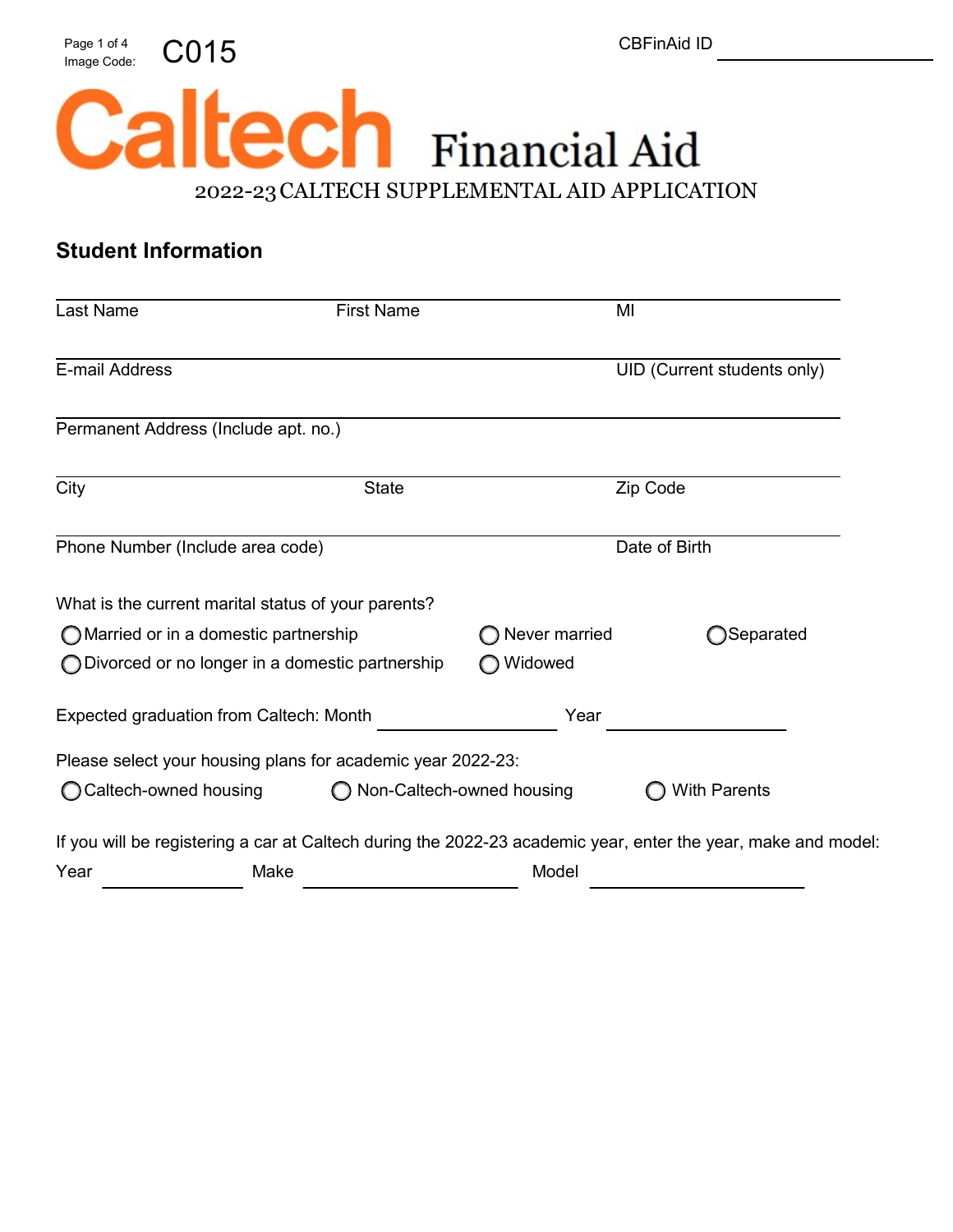# **Parent(s)' Additional Expenses**

#### **Medical/Dental Expenses paid that were not covered by insurance or reimbursed**

| Year   | 2020 | 2021 |
|--------|------|------|
| Amount |      |      |

*Include unreimbursed insurance premiums. Don't include expenses reimbursed by Health Savings Accounts (HSA) or Health Flexible Spending Arrangements (FSA), or any expenses reimbursed with pre-tax dollars. Please explain the circumstances surrounding these expenses on page 4 of this form.* 

#### **Amount paid to person(s) not in the household, such as elder care**

*If you are sending money to family in the US or another country, include the amount paid.*

| Year   | 2020 | 2021 |
|--------|------|------|
| Amount |      |      |

|                 | <b>Name of Person Receiving Support</b> | <b>Relationship to Student</b> |
|-----------------|-----------------------------------------|--------------------------------|
| <b>Person 1</b> |                                         |                                |
| Person 2        |                                         |                                |
| Person 3        |                                         |                                |
| Person 4        |                                         |                                |

#### **Child support your parent(s) paid because of divorce, separation or legal requirement**

| Year          | 2020 | 2021 |
|---------------|------|------|
| <b>Amount</b> |      |      |

Name of Person Receiving Support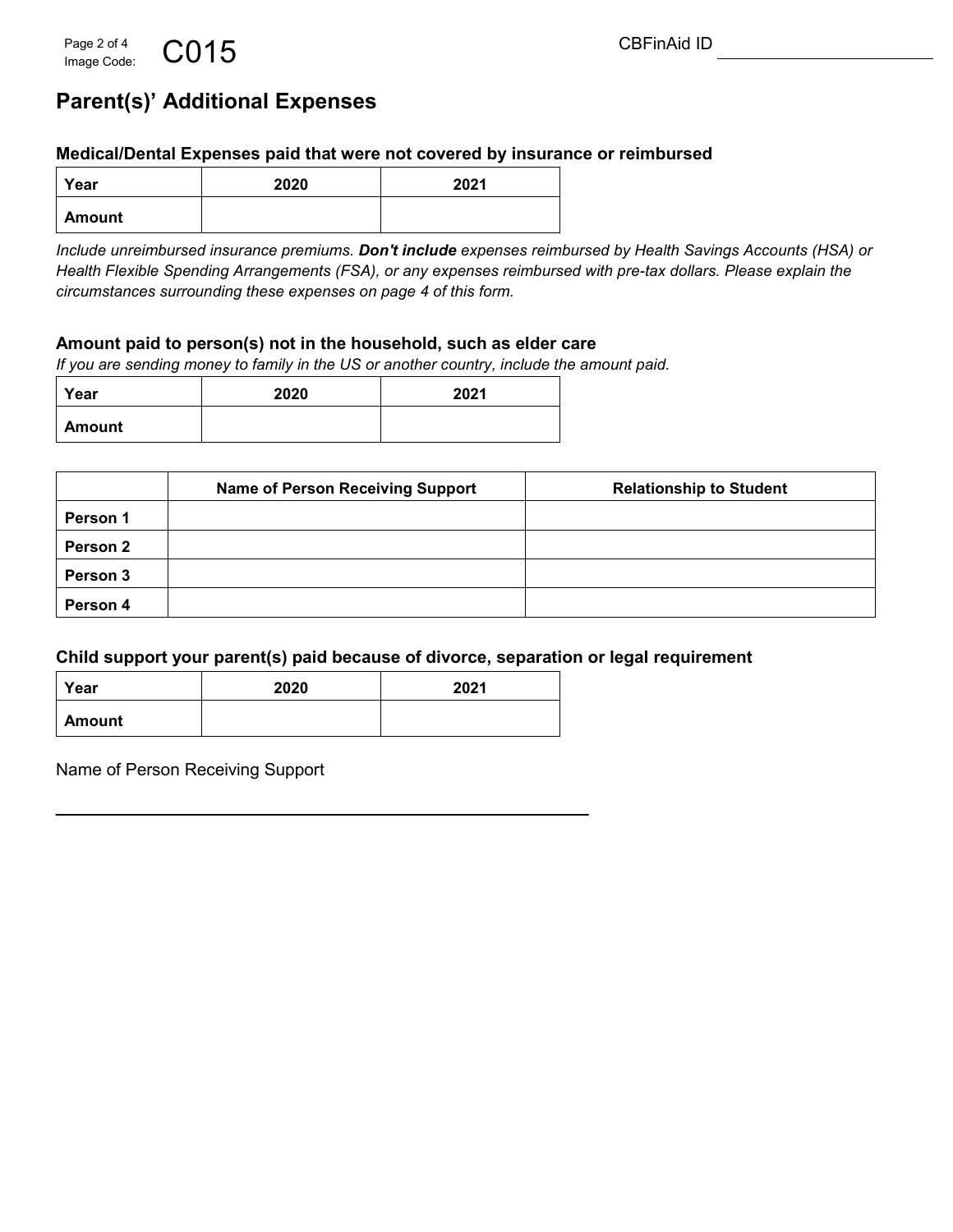Page 3 of 4  $\bigcirc$   $015$  CD  $\bigcirc$  CBFinAid ID Image Code:

### **Parent(s)' Assets**

*List asset values as of the date that this form is completed.*

Other Real Estate Value *Do not include parents' primary residence*

Other Real Estate Debt *Do not include parents' primary residence*

Investment Value *Include money market funds, mutual funds, certificates of deposit, stocks, stock options, bonds, other securities, commodities, installment and land sale contracts. (Do not include the value of retirement accounts such as 401(k) or 403(b))*

Investment Debt

Coverdell Savings Account *Enter the combined value for all children*

Section 529 College Savings or Pre-Paid Tuition Plans *Enter the combined value for all children*

Cash, Savings and Checking

# **Application Signature (Print, sign, scan and upload to IDOC)**

By signing this application, we certify that all the information reported to qualify for federal student aid is complete and correct. **At least one parent must sign**.

| <b>Student Signature</b> | Social Security Number (last 4 digits) |
|--------------------------|----------------------------------------|
| <b>Parent Signature</b>  | <b>Parent Name</b>                     |
| Parent E-mail            |                                        |

**WARNING: IF YOU PURPOSELY GIVE FALSE OR MISLEADING INFORMATION ON THIS FORM, YOU MAY BE FINED AND/OR SENTENCED TO JAIL; YOU MAY ALSO LOSE YOUR ELIGIBILITY FOR FINANCIAL ASSISTANCE FROM CALTECH.**